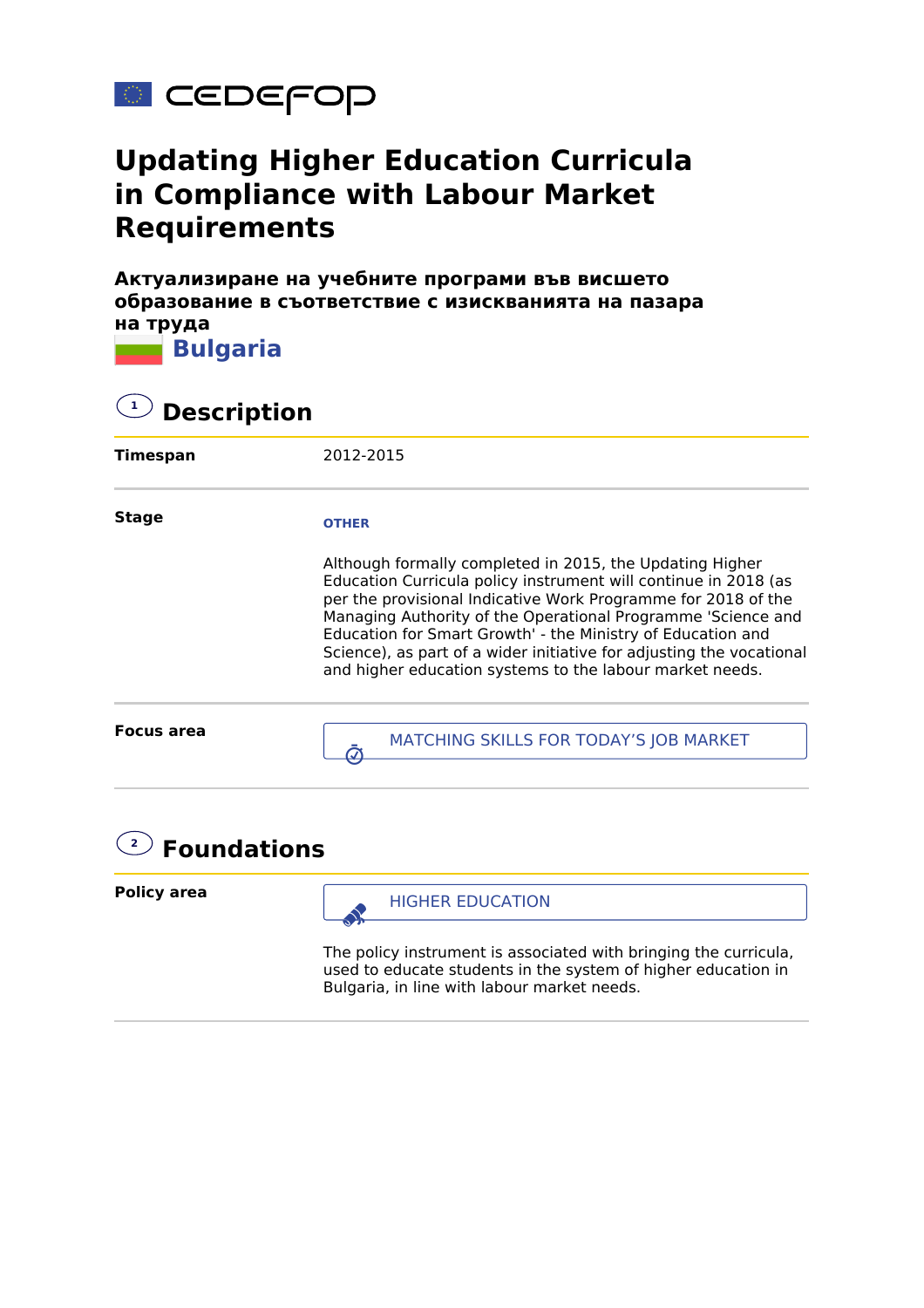| <b>Policy goal</b>              | The policy instrument addresses the need for better<br>defining the range of skills and knowledge offered in<br>the system of higher education, through establishing<br>active cooperation mechanisms between higher<br>education institutions and business entities and their<br>associations. Thus, the policy goal of the initiative is to<br>translate the social order for new professionals of the<br>Bulgarian business into the language of education.<br>The intervention contributed to the establishment of a<br>direct link between HEIs on the one hand and<br>employers on the other, including at higher and mid-<br>management level. Key business experts were<br>attracted, together with academics to redefine and<br>update university curricula to better respond to labour<br>market needs. Strategies were elaborated at HEI level<br>for the development of the different degrees of<br>education by professional fields and/or specialties, as<br>a direct response to the needs of the business sector. |
|---------------------------------|-----------------------------------------------------------------------------------------------------------------------------------------------------------------------------------------------------------------------------------------------------------------------------------------------------------------------------------------------------------------------------------------------------------------------------------------------------------------------------------------------------------------------------------------------------------------------------------------------------------------------------------------------------------------------------------------------------------------------------------------------------------------------------------------------------------------------------------------------------------------------------------------------------------------------------------------------------------------------------------------------------------------------------------|
| <b>Mismatch</b>                 | <b>EXPLICITLY DESIGNED TO ADDRESS SKILL MISMATCH</b>                                                                                                                                                                                                                                                                                                                                                                                                                                                                                                                                                                                                                                                                                                                                                                                                                                                                                                                                                                              |
|                                 | The Updating Higher Education Curricula initiative aims to<br>create direct link between management bodies and academia of<br>higher education institutions on the one hand and the<br>employers' organisations, large enterprises and key experts, on<br>the other, to jointly re-define and update the curricula in the<br>system of higher education.                                                                                                                                                                                                                                                                                                                                                                                                                                                                                                                                                                                                                                                                          |
| Aim of policy<br>instrument     | <b>MATCH SKILLS OF YOUNG GRADUATES</b>                                                                                                                                                                                                                                                                                                                                                                                                                                                                                                                                                                                                                                                                                                                                                                                                                                                                                                                                                                                            |
| <b>Legal basis</b>              | <b>OTHER</b>                                                                                                                                                                                                                                                                                                                                                                                                                                                                                                                                                                                                                                                                                                                                                                                                                                                                                                                                                                                                                      |
| <b>Administrative level</b>     | <b>NATIONAL</b>                                                                                                                                                                                                                                                                                                                                                                                                                                                                                                                                                                                                                                                                                                                                                                                                                                                                                                                                                                                                                   |
| <b>Main responsible</b><br>body | Ministry of Education and Science                                                                                                                                                                                                                                                                                                                                                                                                                                                                                                                                                                                                                                                                                                                                                                                                                                                                                                                                                                                                 |
| <b>Stakeholders</b>             | <b>GOVERNMENT (CENTRAL &amp; REGIONAL)</b><br>mân                                                                                                                                                                                                                                                                                                                                                                                                                                                                                                                                                                                                                                                                                                                                                                                                                                                                                                                                                                                 |
|                                 | <b>EMPLOYER FEDERATIONS</b><br><b>900</b>                                                                                                                                                                                                                                                                                                                                                                                                                                                                                                                                                                                                                                                                                                                                                                                                                                                                                                                                                                                         |
|                                 | <b>CHAMBERS OF COMMERCE AND INDUSTRY</b><br>فيسانه                                                                                                                                                                                                                                                                                                                                                                                                                                                                                                                                                                                                                                                                                                                                                                                                                                                                                                                                                                                |
|                                 | <b>RESEARCH CENTRES AND UNIVERSITIES</b><br>ĨHHĨ                                                                                                                                                                                                                                                                                                                                                                                                                                                                                                                                                                                                                                                                                                                                                                                                                                                                                                                                                                                  |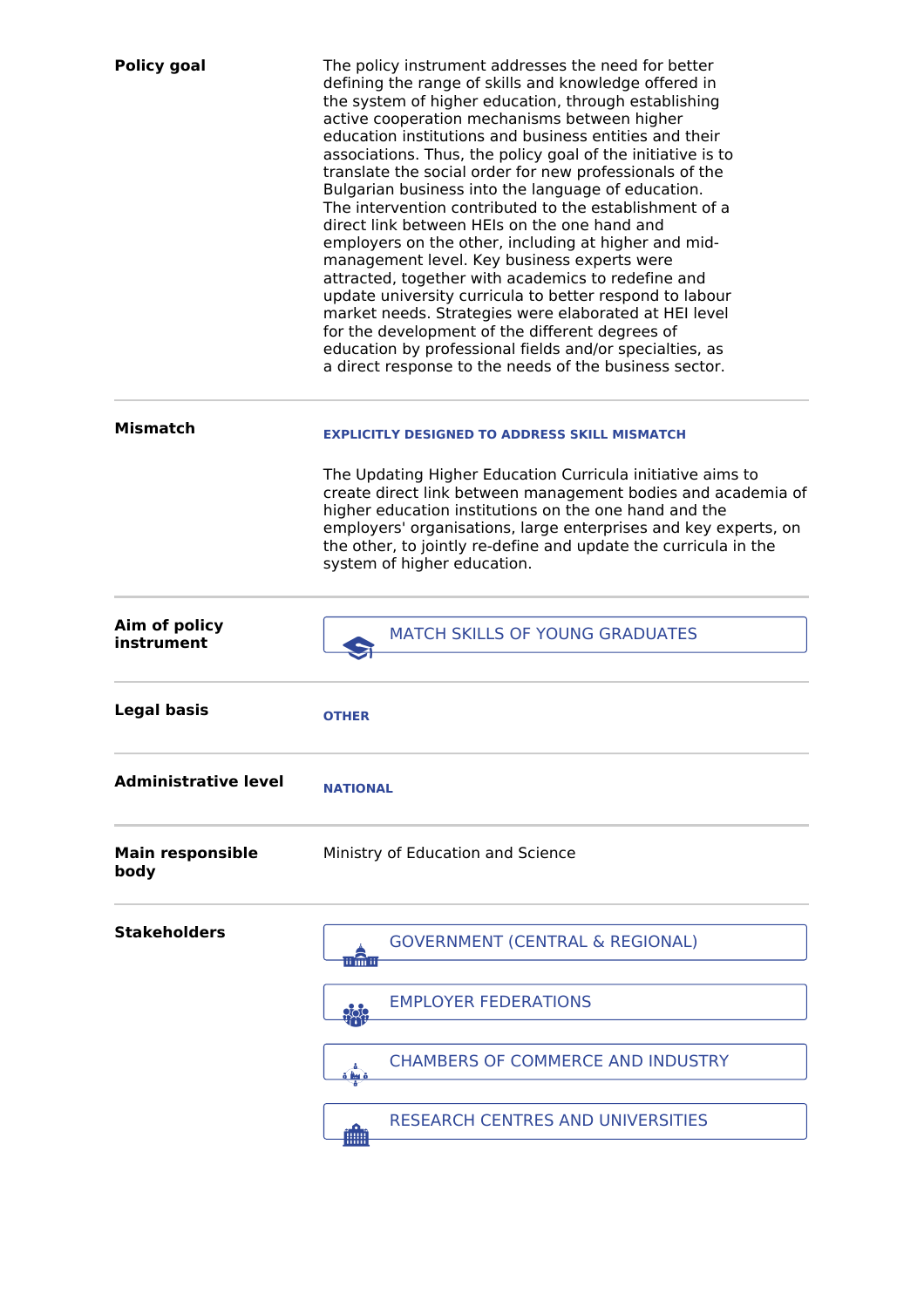

The types of stakeholders, involved in the implementation of the Updating Higher Education Curricula initiative were, as follows: - 36 Higher education institutions - project beneficiaries, responsible for implementation of their project proposals. - Ministry of Finance, Regional structures of MES, National Employment Agency, Executive Forest Agency, regional and municipal administrations, hospitals, Chambers of Commerce and Industry, employer federations, employers, NGOs, media project partners, directly involved in the implementation of project activities. The overall role of all stakeholders mentioned above was to establish sustainable cooperation mechanisms for achieving the overarching objective of the policy instrument.

**Funding** The total Budget for the Updating Higher Education Curricula initiative was BGN 11 571 996.29 or nearly €6 million, financed by OP HRD 2007-2013, co-funded by ESF. Another BGN 2 million is provisionally committed to a follow-up initiative of MES, foreseen to be launched in 2018, involving HEIs as associated partners, regarding the adaptation of the higher education system to the labour market needs.

**Intended beneficiaries** Higher education institutions and academics - the initiative foresaw bringing university curricula closer to the labour market needs and hence improving the positions of participating higher education institutions in the market of educational services. Students - the initiative envisaged to provide them with education experiences in practical environment, and attract representatives of business entities, government institutions and other relevant stakeholders to participate as guest lecturers in the delivery of academic courses. Among the key benefits of the initiative are the strengthened cooperation with the business sector, deeper involvement of business experts in the education process and increasing the weight of practically-oriented education in universities.

## **3 Processes**

**Use of labour market intelligence**

**OFFICE** 

The application guidelines of the Updating Higher Education Curricula call for proposals defined as the 'analysis of the priority specialties in compliance with the specific business needs and labour market requirements'. Thus, beneficiary HEIs engaged (either before or during project implementation) in analysis of labour market demand trends and specifics concerning their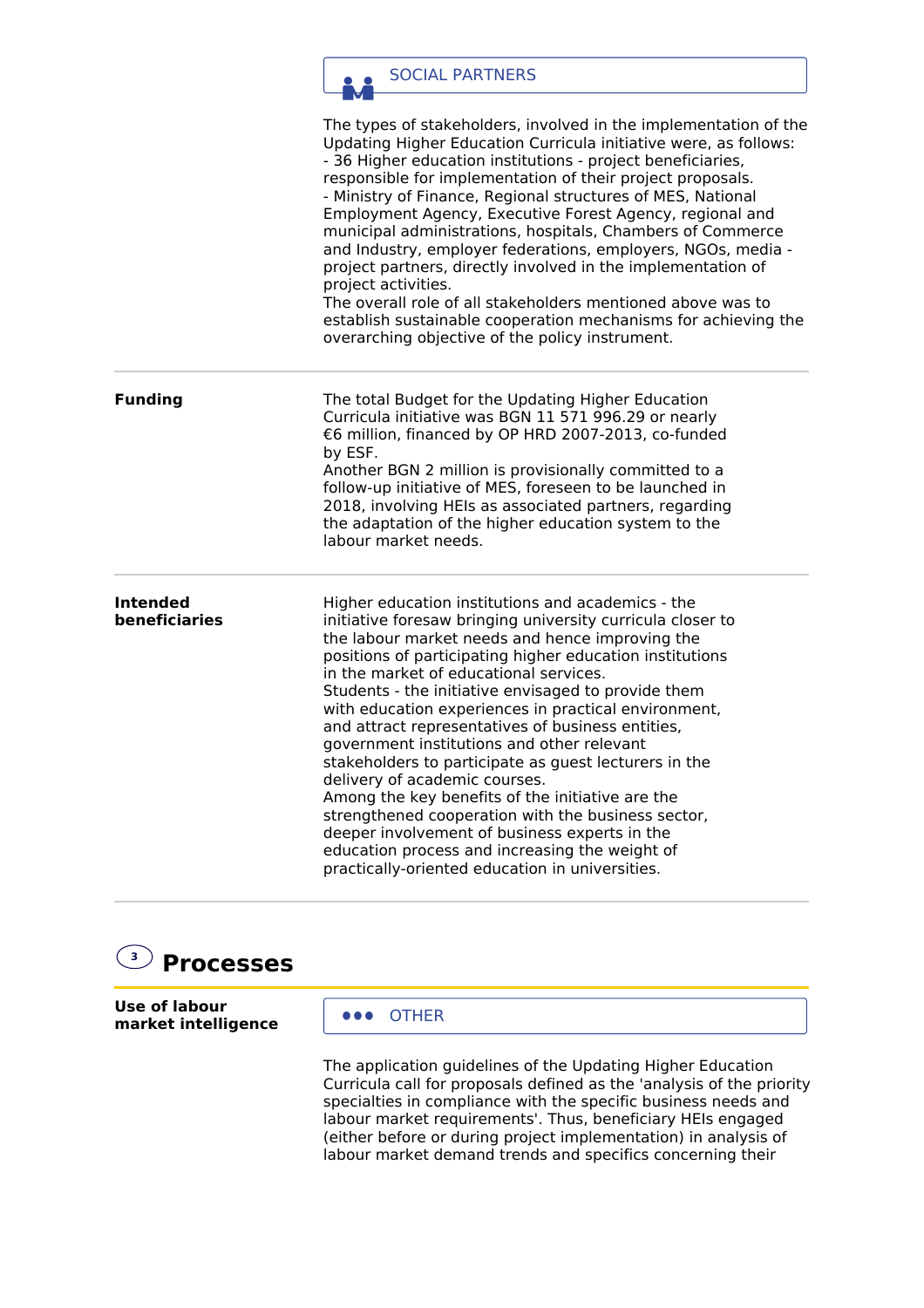|                                | particular education fields, in cooperation with the business<br>sector, in order to identify the key aspects of their curricula to<br>be updated and adapt them to the actual skills needs of the<br>business sector.                                                                                                                                                                                        |
|--------------------------------|---------------------------------------------------------------------------------------------------------------------------------------------------------------------------------------------------------------------------------------------------------------------------------------------------------------------------------------------------------------------------------------------------------------|
| <b>Financial schemes</b>       | The initiative was financed by a grant subsidy<br>amounting to 100% of eligible costs.                                                                                                                                                                                                                                                                                                                        |
| <b>Frequency of</b><br>updates | The Application guidelines of the Updating Higher<br>Education Curricula initiative did not envisage the<br>creation of mechanisms for periodic update of the<br>university curricula based on observed or anticipated<br>changes in skills needs of the business sector. Hence,<br>no such actions were taken by participating HEIs.                                                                         |
| <b>Development</b>             | As Updating Higher Education Curricula was a single-<br>project initiative, its approach remained unchanged<br>during the period of its implementation.                                                                                                                                                                                                                                                       |
| <b>Barriers</b>                | The only obstacle to the timely introduction of the<br>updated curricula in the participating HEIs were the<br>heavy administrative procedures, that had to be<br>followed in the process. As a result, the university<br>curricula, which were updated within the framework of<br>the initiative, were introduced in 31 of 36 HEIs during<br>the initiative's lifetime.                                      |
| <b>Success factors</b>         | The key factor that contributed to the success of the<br>initiative was the involvement of a wide variety of<br>stakeholders, including single employers, employers'<br>organisations, government institutions etc, in the<br>implementation of separate projects of HEIs. This<br>involvement ensured the relevance of the updated<br>curricula to the actual skills needs of the businesses in<br>Bulgaria. |
| <b>Monitoring</b>              | The following indicators to measure progress were<br>defined in the Application guidelines:<br>- The number/percentage of HEIs that have introduced<br>new curricula.<br>- The number/percentage of students, educated on the<br>updated curricula.<br>The above indicators and descriptors were measured<br>upon the conclusion of project activities in 2015.                                               |
| <b>Innovativeness</b>          | <b>VERY INNOVATIVE</b>                                                                                                                                                                                                                                                                                                                                                                                        |
|                                | The Updating Higher Education Curricula policy instrument is<br>highly innovative for Bulgaria, as this was the first case of such a<br>large-scale initiative being undertaken, involving 70% of all HEIs<br>in Bulgaria, in an attempt to improve the process of matching<br>higher education outcomes to labour market needs.                                                                              |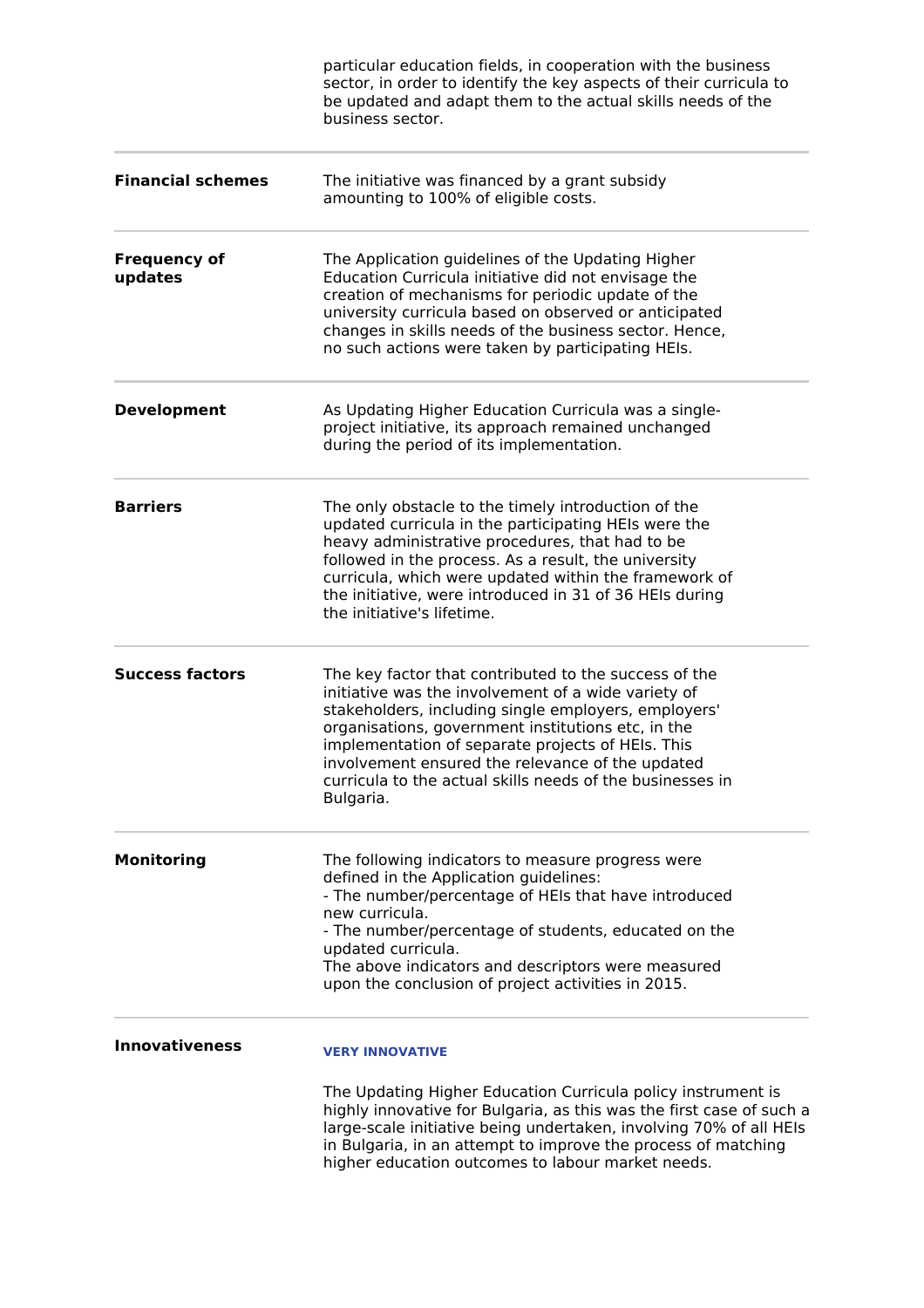## **4 Sustainability**

**Evidence of effectiveness** In the framework of the Updating Higher Education Curricula initiative, 36 (out of 51) higher education institutions (HEIs) in Bulgaria received financial support for the implementation of the project proposal, aimed at improving the quality of education they offer in accordance with the labour market needs. In all 36 HEIs new curricula were introduced, designed with the participation of the business sector and taking into account the specifics of labour market demand. The benefits, resulting from the implementation of the initiative, exceeded expectations and can be outlined in the following aspects: - Established sustainable ties between HEIs, the business sector and the regional/municipal administrations for effective functioning of the 'knowledge triangle' (HEIs-research-business). - Creation of work groups of academics, employers, key experts from the business sector, cooperating to design curricula in order to enhance the practical applicability of education outcomes in the system of higher education. - Engaging, on a long-term basis, key experts and leading specialists as guest lecturers in the delivery of university courses. - Active partnership between HEIs and business in providing the most adequate environment for practical training of students: organising and conducting practical exercises in a real working environment, conducting seminar exercises for students with the participation of business practitioners, etc. - Established effective cooperation between NEIs and employers for updating the existing and designing new curricula for priority specialties in conformity with the specific needs of the business at regional level. - Established effective cooperation with the business for professional realisation of graduates at regional level: business representatives and employers were introduced to prospective job candidates, framework agreements were concluded on providing jobs opportunities for university graduates. Besides employers and employers' organisations, a large number of government institutions, regional/municipal administrations, NGOs, etc. were involved in the implementation of the initiative as partners under the separate projects, which further enhanced the benefits for HEIs and students in terms of both economic and public sectors covered.